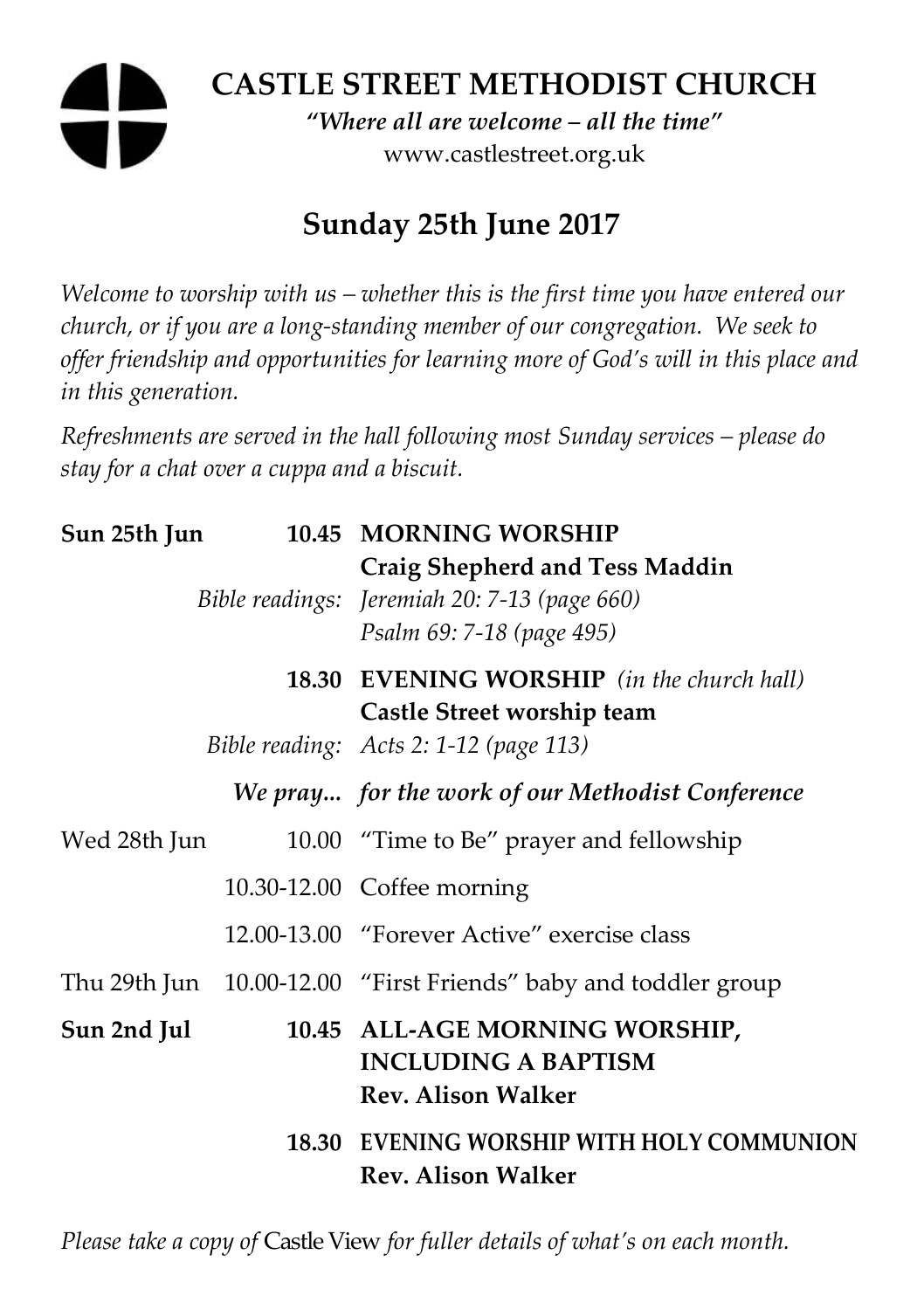#### **Church picnic lunch – next Sunday**

We are planning to have a picnic lunch after the morning service next week (2nd July). There is to be a baptism during the service, and the usual tea and coffee after the service is likely to be enhanced by cake; after that, those that wish to come along will head off to Jesus Green, taking their picnic with them.

+\*\*\*\*\*\*\*

#### **Friends of Wesley House annual garden party – Saturday, 3pm to 5pm**

A reminder of this event, which takes place on Saturday (1st July), and is to raise money for the Wesley House Bursary Fund. Tickets are still available, priced  $£12.50$  for members or  $£15$  for non-members – and there are six available at the discount price for Castle Street folk as a result of our collective support for the Wesley House Bursary Fund. If you'd like to go, please contact Derek Nicholls (e-mail: derekcnicholls *at* btinternet *dot* com); he will have your ticket waiting on the gate, and you can pay for it then. The Garden Party will be followed at 5.15pm by the Annual Service, conducted by Revd. Dr. Paul Glass. The preacher will be the new Chair of the Wesley House Trustees, Revd. Dr. Stuart Jordan.

+\*\*\*\*\*\*\*

#### **Screening of** *The Shack* **movie**

Renew Church has arranged for this movie to be screened at the Arts Picturehouse in St. Andrew's Street at 9pm on Monday 26th June. Tickets cost £11, and can be reserved at www.ourscreen.com/screening/43910 – but must be booked by the end of today (Sunday 25th). At the time of writing (Saturday night), 41 tickets were still available, and the minimum number for the screening to go ahead had been reached.

#### +\*\*\*\*\*\*\*

#### **Talk by Patrick Regan OBE – tonight at St. John's, Waterbeach**

Patrick Regan OBE, founder and Chief Executive of the youth charity XLP, will be speaking on the topic "When Faith gets Shaken" tonight (Sunday 25th June) at St. John's Church, Waterbeach, starting at 7pm. There will also be a gospel band, and refreshments will be served. Patrick has recently been sharing this message at Spring Harvest and around the country. XLP is about creating positive futures for young people growing up on deprived inner-city estates; for more information about its work, visit www.xlp.org.uk.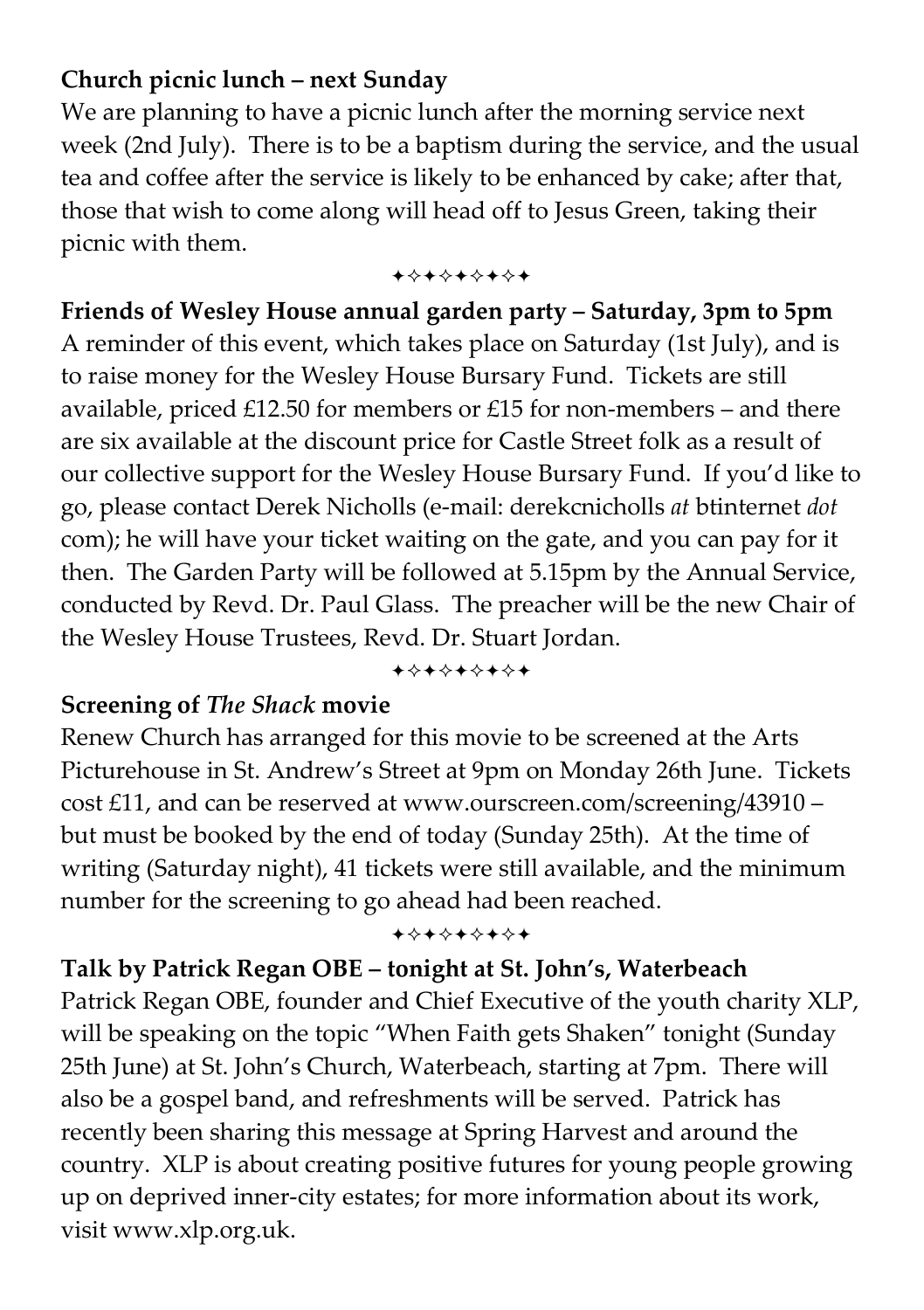### **"A contemporary Indian Perspective on the Protestant Reformation"**

The Jubilee Centre in collaboration with Christian Heritage is organising this talk at the Round Church on Monday 3rd July, starting at 6.45pm. It will be given by Dr. Vishal Mangalwadi, author of *The Book that made your world: How the Bible created the soul of Western Civilisation*. For more information and to book (it's free!), visit www.jubilee-centre.org.

#### **Charity sale in Toft**

+\*\*\*\*\*\*\*

The Church in Toft is organising a charity sale at Toft Methodist Church on Saturday 15th July, from 10am until 12 noon. There will be books, plants, cakes, interesting and quality bric-a-brac, and nearly-new clothing and accessories. It's in aid of Camsight.

#### +\*\*\*\*\*\*\*

### **"Threads Through Revelation" display of textile art**

Haslingfield Methodist Church has arranged a visit to Peterborough Cathedral on 2nd August to see an extraordinary display of textile art based on the book of Revelation. Fourteen large panels depict the story. The minibus will leave from Haslingfield Methodist Church at 9.30am, and return at about 1.30pm. The cost will be £6.50 per person. For further details or to book a seat please contact Phyllis Salmon (e-mail: e *dot* salmon *at* ntlworld *dot* com).

+\*\*\*\*\*\*\*

#### **Trip to the Poppy Factory in Richmond**

The Over Sixties' Group at Barnwell Baptist Church is heading to the Poppy Factory in Richmond on Monday 3rd July, and has seven spare places if anyone else would like to go along with them. The coach will leave Barnwell at 9.30am, and there will probably be about an hour and a half to explore Richmond before lunch at the Poppy Factory at 1.15pm. The tour of the factory begins at 2pm, and will last about two hours. They will probably leave Richmond at about 5pm (giving folk time to have a look in the shop), and the estimated time of arrival back in Cambridge is 7pm. The cost (which depends on the choice of lunch menu) is either £27 (for a hot main) or  $£23.50$  (for a light lunch).

If you'd like to go along, please contact Revd. Stuart Wood (e-mail: Stuart *at* barnwellbaptistchurch *dot* org *dot* uk).